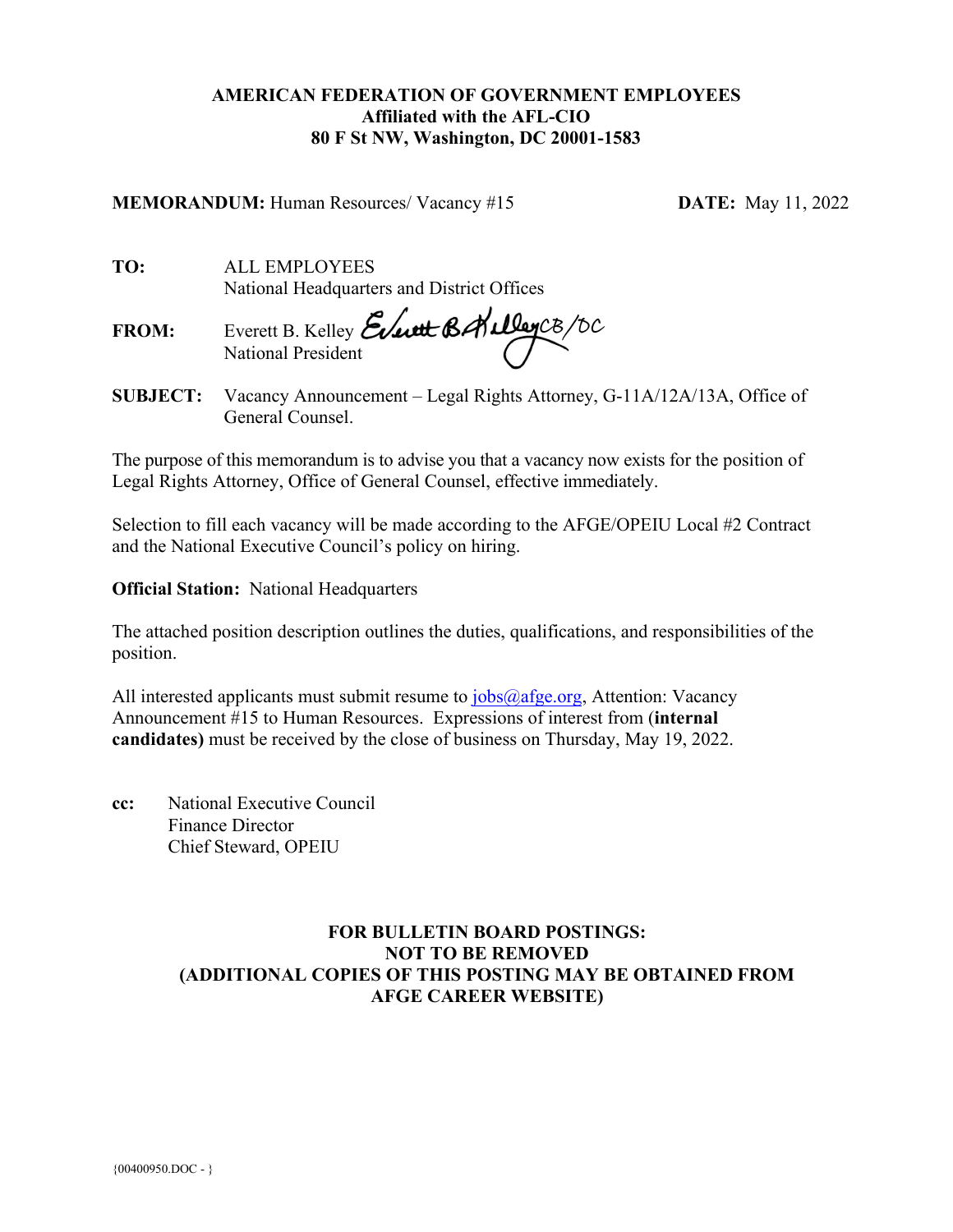#### POSITION DESCRIPTION

| THIRTICAL FUGGALOR OF GOVGERILUM EMIDIOVICS (TH GE) |                          |
|-----------------------------------------------------|--------------------------|
| Department:                                         | General Counsel's Office |
| Location:                                           | National Office          |
| <b>FSLA Classification:</b>                         | Exempt                   |
| <b>Position Title:</b>                              | Legal Rights Attorney    |
| <b>Date of Revision/Creations:</b>                  |                          |

**American Federation of Government Employees (AFGE)** 

**CLASSIFICATION:** Legal Rights Attorney

## **I. INTRODUCTION**

The General Counsel's Office (GCO) of the American Federation of Government Employees (AFGE) provides a broad range of legal assistance to AFGE, its officers, members, employees, and affiliates. The Legal Rights Attorney position is focused on affirmative administrative litigation aimed at protecting the employment and union rights of bargaining unit employees.

This position is FLSA-exempt, and is located in GCO at AFGE Headquarters, Washington, DC. Frequent travel is required and must be authorized in advance by the General Counsel and/or the Deputy General Counsel for Litigation, or their designee(s).

### **II. MAJOR DUTIES AND RESPONSIBILITIES**

The incumbent of the Legal Rights Attorney position is primarily responsible for providing firstchair representation in affirmative administrative litigation that may lead to the recovery of back pay, and to the recovery of prevailing party attorney's fees for deposit into the AFGE Legal Representation Fund. The incumbent is regularly called upon to exercise independent judgment and discretion when evaluating and litigating assigned matters.

Assignments may include, but are not limited to, the independent and competent handling of all aspects of grievance and arbitration litigation, appropriate unfair labor practice proceedings; arbitration award appeals; fee-generating arbitration, MSPB, or EEO proceedings; interpretation of agency rules and regulations; as well as providing other legal advice, training, or assistance as may be necessary. This work often entails, without limitation, engaging in discovery or making information requests, evaluating, and organizing evidence and/or exhibits, preparing witnesses, and researching, drafting, and submitting motions, memoranda, and/or legal briefs, and putting on the union's case or the case of an individual bargaining unit member or members. Assignments may also include providing legal advice and guidance to AFGE, its officers, members, and employees, conducting training or legal clinics, and providing such other assistance as may be necessary.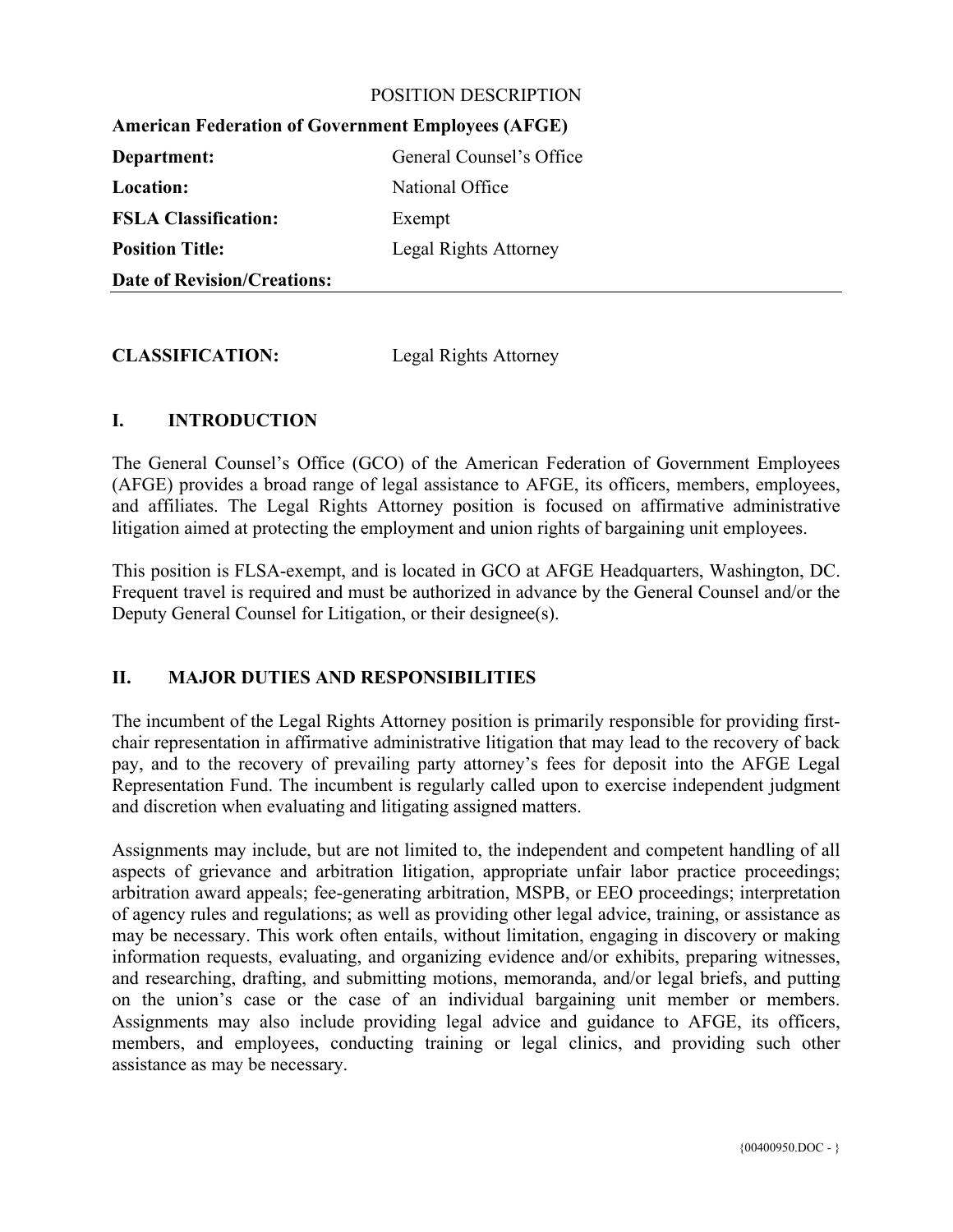### **III. WORK ENVIRONMENT**

This job operates in a professional environment working to establish Federation and Departmental goals. The incumbent will routinely use standard office equipment such as computers, fax machines, scanners, and phones. Long hours are periodically required. The employee will periodically be required to do some lifting and/or move items over 10 pounds.

#### **IV. CONTROLS OVER THE POSITION**

The incumbent reports to and works under the day-to-day legal supervision of the AFGE General Counsel and Deputy General Counsel for Litigation. The incumbent ordinarily receives assignments from the Deputy General Counsel. Assignments are subject to generally applicable legal policies and procedures established by the General Counsel and/or Deputy General Counsel, as well as policies and procedures established by the AFGE National Executive Committee. The incumbent will consistently keep the General Counsel and Deputy General Counsel(s), advised as to the status of assignments, workload, and matters of concern to AFGE and GCO. The incumbent is responsible for timely reviewing assigned matters and providing the General Counsel and Deputy General Counsel with recommendations as to whether GCO should offer representation. The incumbent may not offer or decline to offer representation in any case.

When handling matters that are capable of generating an award of prevailing party attorney's fees, the incumbent is responsible for: maintaining contemporaneous time records using a system approved by GCO; performing legal work in a manner consistent with the ethical and other requirements for an award of market rate attorney's fees; seeking market rates fees for deposit into the AFGE Legal Representation Fund, whenever feasible; and for assisting GCO with maintaining accurate records of fees deposited in the AFGE Legal Representation Fund.

### **V. QUALIFICATIONS**

The incumbent must have a J.D. degree from a validly accredited law school. The incumbent must also be a member in good standing of all bars to which the incumbent is admitted. At all grade levels, the incumbent must possess the judgment and ability necessary to meet and deal appropriately with government officials of varying levels of authority, Congressional staff, AFGE officers, members, and staff, including members of AFGE's National Executive Council, and officials of other unions.

#### *Grade11A Level:*

- Basic knowledge of federal-sector personnel and labor-relations law, including grievance arbitration, unfair labor practice complaints, and MSPB appeals.
- One year or less of litigation experience in contested matters.
- Ability to work with minor supervision and technical assistance on cases that present conventional issues for which clear-cut precedent exists. The incumbent is expected to regularly handle arbitrations, MSPB hearings, EEO matters and other administrative cases with little assistance and with a high level of independence.